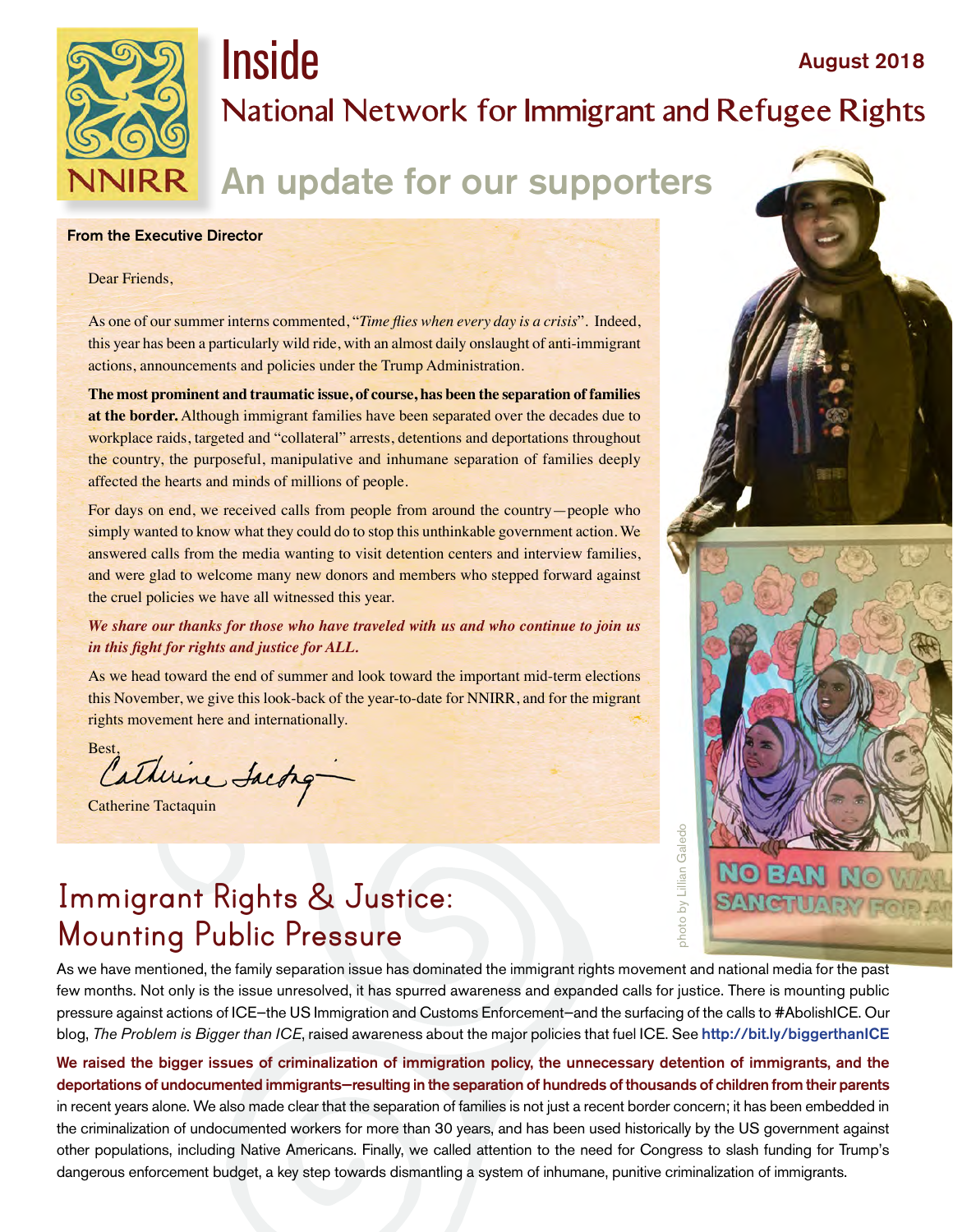### **Non-Stop Protest & Advocacy**

- Urged support for the "Dream Act" and a resolution to the "DACA issue", as the program was slated to end in March, endangering the status of hundreds of thousands of young undocumented immigrants (legal action has kept it in place, including the filing of renewals—but we may see more legal activity before year's end).
- Co-signed letters to Congress opposing punitive immigration legislation and policy announcements; supported Temporary Protective Status (TPS) for Nepal, Honduras, Nicaragua, and other countries denied renewal of status by the Trump Administration; and opposed Trump's Muslim Ban, which the Supreme Court let stand.
- Organized a national sign-on letter opposing National Guard deployment at the border.
- Rallied members to June 1 and 14 national action days on separated families, joining hundreds of thousands of people throughout the country in a wave of protests against the government's "zero tolerance" policy, detentions, and deportations.
- Continued to monitor legislation, sharing news and updates to the NNIRR Legislative Tracker on our website: <http://bit.ly/LegislativeTracker>
- Shared on Facebook, Twitter and Instagram need-to-know news and critical commentary on issues such as access to asylum; Administration efforts to "de-naturalize" U.S. citizens; the significant expansion of workplace raids throughout the country; and much more.



#### **From the International Desk**

NNIRR has worked with global migrant rights partners for more than 25 years, and this past year we focused on advocacy for a strong UN Global Compact for Migration during intergovernmental negotiations at the UN in New York. The monthly negotiations concluded in July, with final approval set for December in Morocco. While the Trump Administration had withdrawn from the process last December, NNIRR and other U.S.-based groups continued to press for an agreement that centered human rights standards and addressed the critical issues of migrants "in vulnerable situations"—such as those who come to the U.S. seeking safety and survival.

Our experience at borders, engaging national, state and local policies to address due process, adjustment of status, detention, social protections and more, informed our advocacy towards a more inclusive and non-punitive, non-deterrent approach to global migration. Even though the Compact will be a "non-binding" document, it provides a platform for the global human rights community to press for government adherence and accountability in implementation. For more background go to our website: <http://bit.ly/CompactforMigration>

continued on page 3

## **Climate Change, Migration & Human Rights**

Working for many years to bridge environmental justice and immigrant rights, NNIRR is now helping to lift up migrant rights within the movement for climate justice. We are participating in activities around the Global Climate Action Summit in September in San Francisco, and will draw connections as well during the UN and GFMD events in Morocco at the end of the year.

In September we will moderate a panel on "Migration, Immigration & Climate Change" during the Global Climate and Health Forum side event, and we will work with grassroots and progressive climate justice partners to raise awareness on this important intersection. We will also debut our latest educational resource fact sheet on Climate Justice and Migration.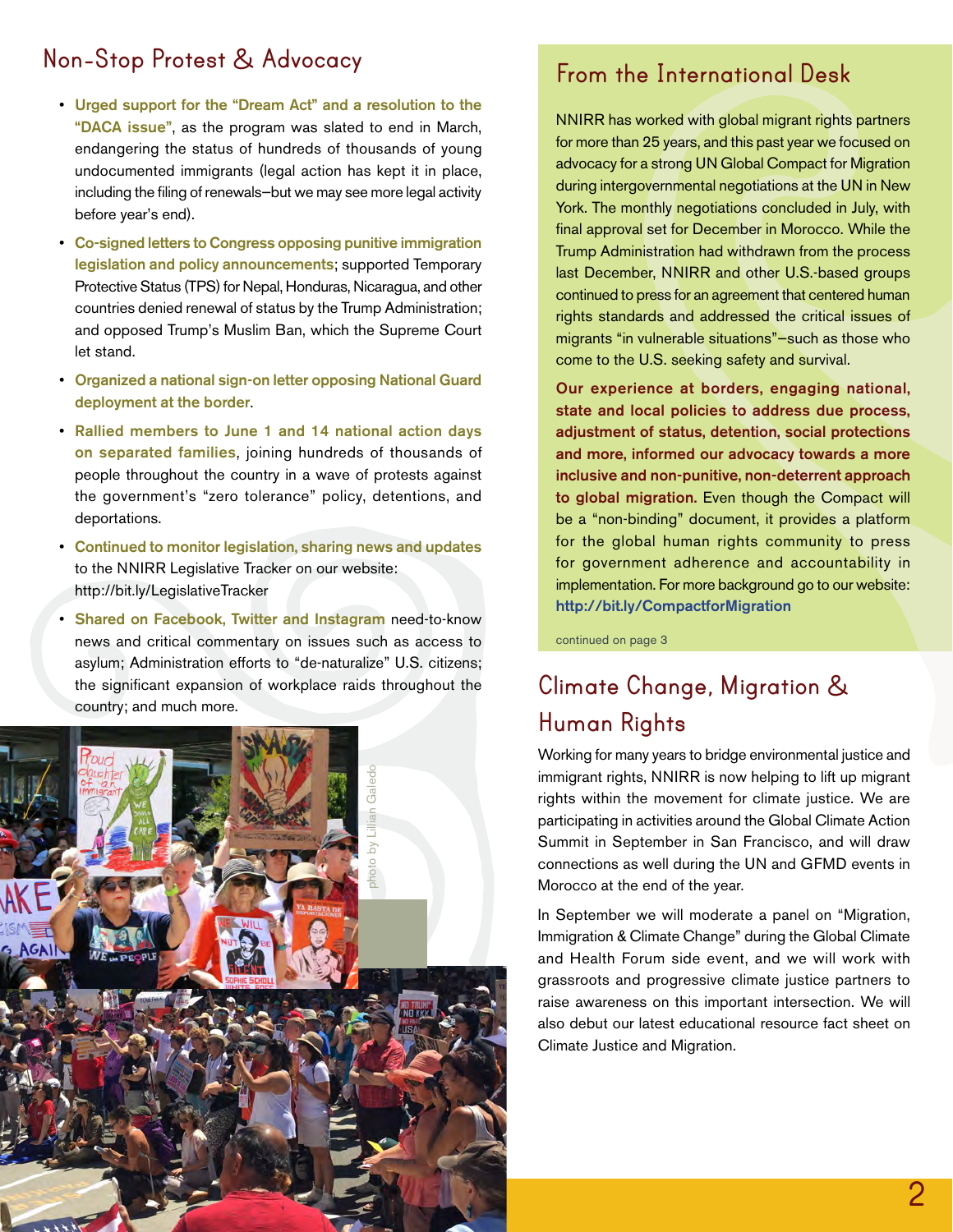#### from page 2

During UN negotiations in February, NNIRR Executive Director Catherine Tactaquin presented at a multi-stakeholder hearing on "Combatting xenophobia and stereotypes with evidence-based narratives". She emphasized the important role public officials at multiple levels can play in countering anti-immigrant narratives and hate speech, and moreover, in leading and enacting policy changes that promote equity and inclusion.

She also provided comments to the Compact process Co-Facilitators in February and in May, urging that a spectrum of options to regularize immigration status should be considered as an alternative to returns and deportations of irregular migrants, and reiterated support for an expansion of legal pathways for migration. For full statement go here: <http://bit.ly/NNIRR-UN-Statement>

NNIRR co-convened a side-event in March with the Women in Migration Network (WIMN) during Compact negotiations and the annual session of the UN Commission on the Status of Women, addressing the intersections of the #MeToo movement and the experiences of migrant women who face rampant sexual assault, harassment, abuse and ultimately lack of access to justice.

During the remainder of this year we are collaborating on proposed plans for implementation of the Global Compact, and organizing participation in three global convenings in Morocco in December: the Civil Society Days of the Global Forum on Migration & Development (GFMD); the Peoples' Global Action on Migration, Development and Human Rights (PGA); and the Intergovernmental Conference to adopt the Compact. We hope to engage with partners in activities to spotlight border and other deterrent policies in the U.S. and elsewhere.



#### **Media & Education**

Staff and interns have worked around the clock to provide members, the media and public audiences information and analyses of the fast-moving developments stemming from the Trump Administration's attacks on immigrant communities—and to share strategic responses and actions from the movement.

- Catherine Tactaquin, NNIRR's ED, has appeared on Berkeley's Pacifica radio station KPFA more than half a dozen times this year, and has fielded media questions from across the country, getting our messaging into mainstream and local media, and also referring reporters to speak with border advocates.
- We co-hosted an event with Haas Institute for Race and Culture & Priority Africa Network (PAN) called "People on the Move", a visual performance and conversation about global migration.
- Catherine presented at numerous events and conferences to diverse audiences, including Bennington College, VT on detention; at Merritt College on "Immigration Under Trump" and at Lincoln Families in Oakland on "UndocuJoy".
- We sent regular informative e-blasts critical news and analysis and action alerts to our 8,000 supporters and to thousands more on Facebook and **Twitter**
- Our trusty and diligent interns helped us research, update and push out five timely fact sheets: ■ The Immigration & Border Enforcement Budget ∎ What is Operation Streamline? ∎ Corporate Interests and Immigration Detention
	- Corporate Interests & Border Militarization
	- Climate Change & Migration.